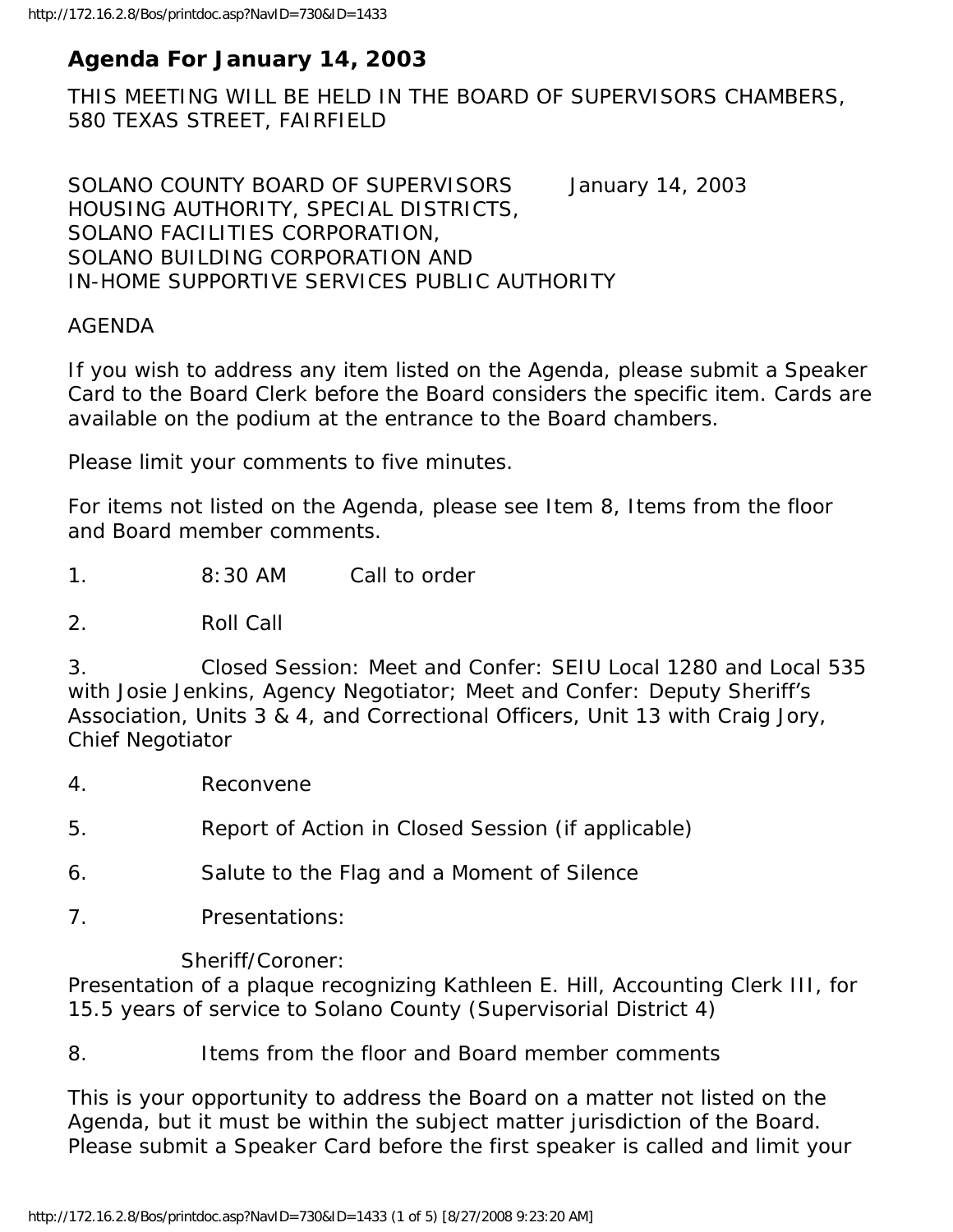comments to five minutes.

- 9. Additions to or Deletions from the Agenda
- 10. Approval of the Agenda
- 11. Approval of Consent Calendar

The Board considers all matters listed under the Consent Calendar to be routine and will adopt them in one motion. There will be no discussion on these items before the Board votes on the motion unless Board members, staff or the public request specific items be discussed and/or removed from the Consent Calendar. If you wish to address specific items on the Consent Calendar, please submit a Speaker Card before the Board takes action on the Consent Calendar and appropriately limit your comments to five minutes.

### CONSENT CALENDAR

#### GENERAL GOVERNMENT

12. Clerk of the Board of Supervisors:

Approval of Minutes: Board of Supervisors December 3, 2002, December 10, 2002; December 23, 2002; Rural North Vacaville Water District December 3, 2002 and December 10, 2002; In-Home Supportive Services December 10, 2002

13. Board of Supervisors:

A) Approval of a resolution affirming Solano County's support of the 2003 Tri-City Observance of the birthday of Dr. Martin Luther King, Jr.

B) Approval of a resolution affirming Solano County's support of the NAACP's Program in Vallejo recognizing the birthday of Dr. Martin Luther King Jr.

### 14. County Administrator:

 Approval to authorize the County Administrator to negotiate and sign a contract with David Turch and Associates to provide Federal legislative advocacy services for the County for the period of February 1, 2003 through September 30, 2004 in an amount not to exceed \$110,000

### 15. County Counsel:

Approval of biennial conflict of interest code updates for various County departments and local agencies (list of updates on file with the Clerk)

## HEALTH AND SOCIAL SERVICES

- 16. Health and Social Services:
- A) Approval of a Declaration of Intent to Apply for Emergency Medical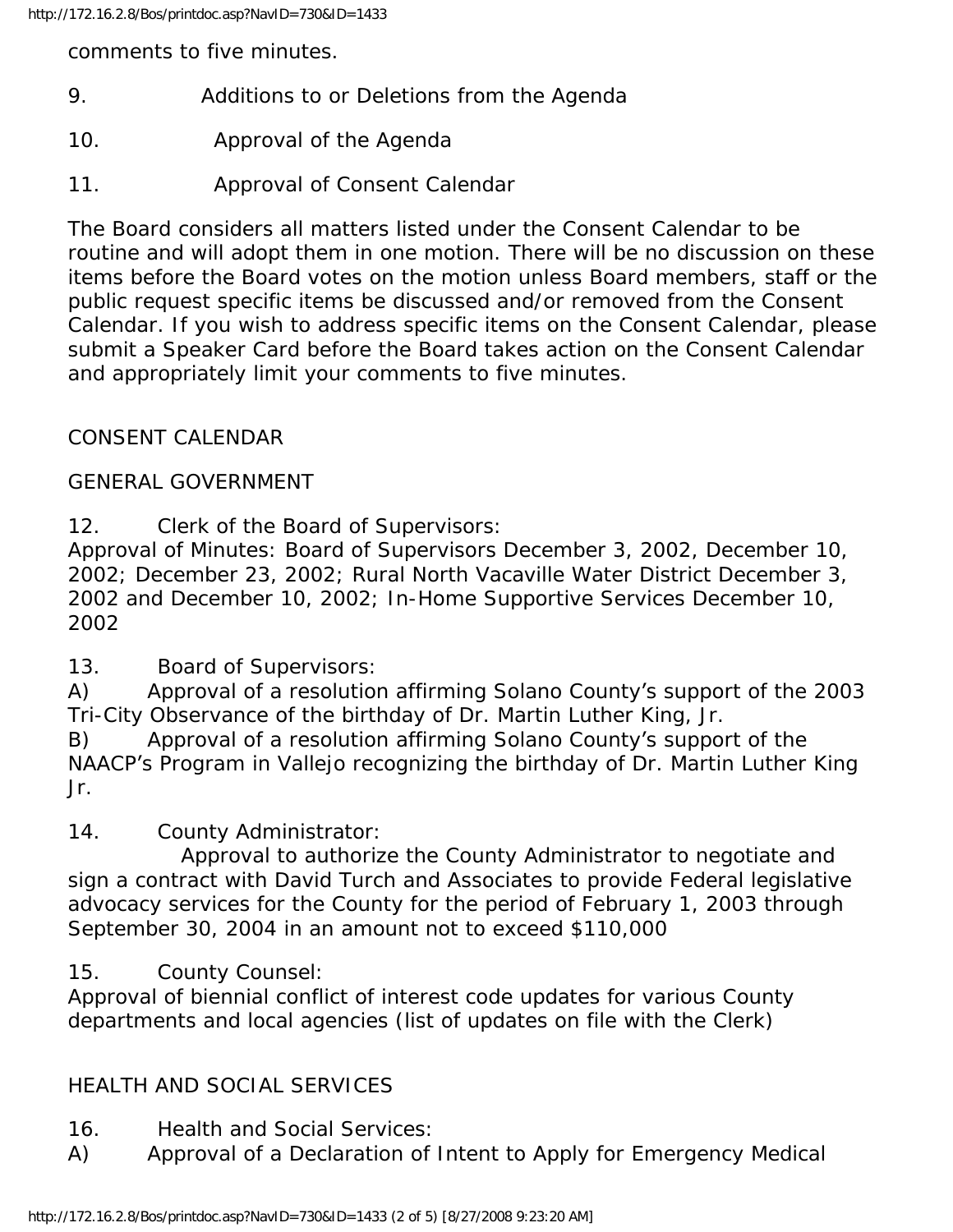Services Appropriation (EMSA) funding in the amount of \$289,034 for the period of July 1, 2002 to June 30, 2003; authorize the Chairman of the Board to sign the Standard EMSA Agreement for FY2002/03 (all funding from Tobacco Tax initiated through Proposition 99)

B) Approval of an agreement with Nursefinders, Inc. to provide temporary licensed nurses from July 1, 2002 to June 30, 2003 in the amount of \$110,000 for delivery of medical care services at Juvenile Hall and two County medical clinics; approval on an appropriation transfer in the amount of \$110,000 from salaries to professional services

#### CRIMINAL JUSTICE

#### 17. Probation:

Approval of an amendment in the amount of \$2,500 to the agreement with Ligouri Associates for security services increasing the total contract amount to \$84,130 for the period of July 1, 2002 to June 30, 2003

#### 18. Sheriff/Coroner:

Approval of release from accountability for unaccounted fixed assets (computer printers) at a purchase cost of \$2,742 and a current depreciated value of \$0

### LAND USE/TRANSPORTATION

19. Transportation:

A) Approval of a five-year agreement beginning January 14, 2003 with, and designation of, The Aeroplane Works as a Limited Aeronautical Activity, Fixed Base Operator at Nut Tree Airport (estimated increase in Airport revenues of \$6,000 per year, included in FY2002/03 Budget)

B) Accept the offer of dedication of property from Lorraine L. Lombardo, et al on Steiger Hill Road (Vacaville area); approve the Agreement in Reference to Improvements for Minor Subdivision, MS-02-05; approve the resolution Accepting the Agreement in Reference to Improvements for Minor Subdivision, MS-02-05

C) Authorize the County Administrator to take all actions necessary to rapidly replace the failed bridge on Pleasants Valley Road at Pleasants Creek; adopt a resolution requesting Federal and State officials to expedite the replacement of the bridge

D) Authorize the Transportation Director to advertise for bids for the construction of various road improvement projects; authorize the County Administrator to execute contracts with the lowest responsible bidders

#### **OTHER**

20. Agriculture:

Adoption of a resolution authorizing the Agricultural Commissioner/ Sealer to execute renewal agreements and amendments to these agreements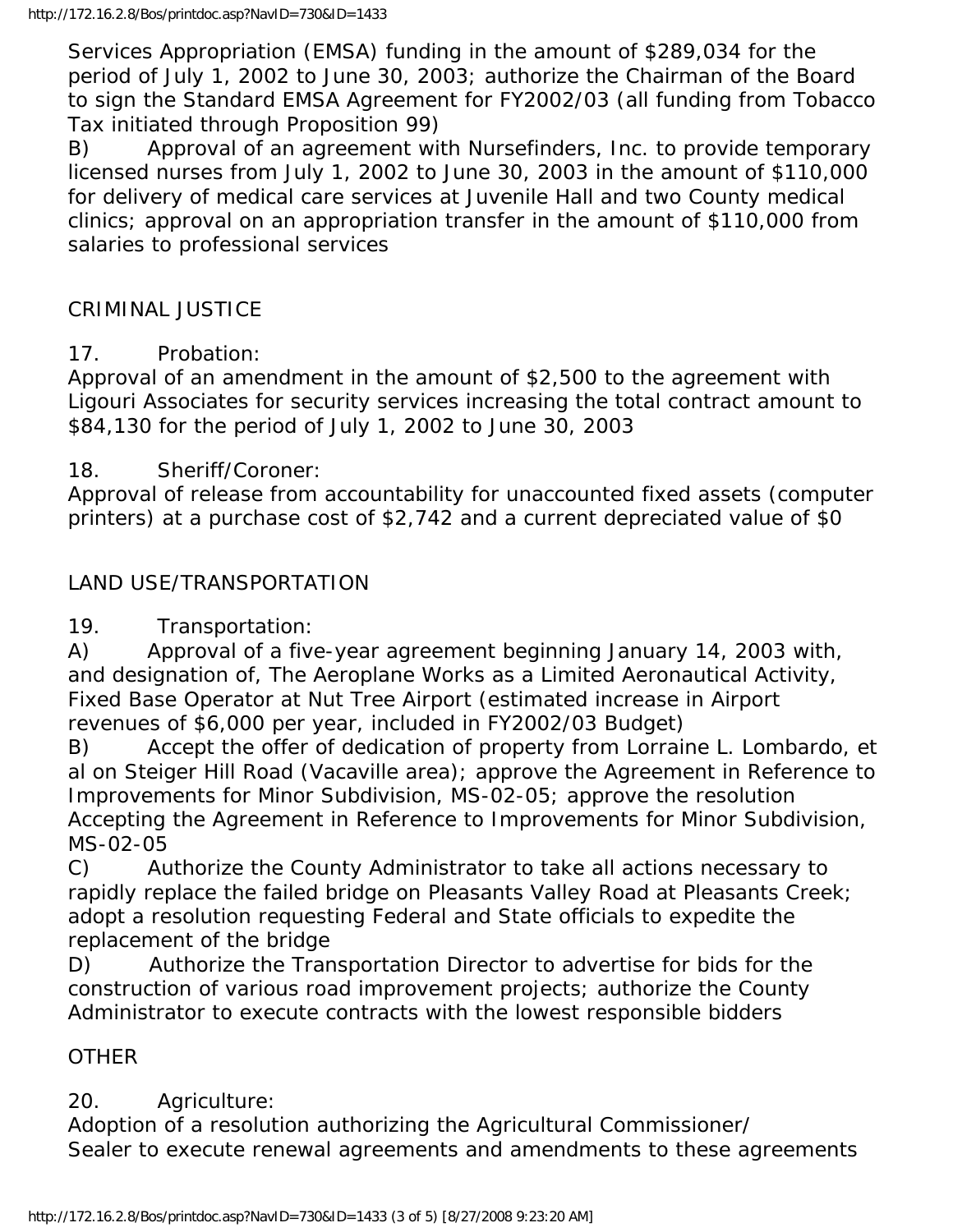for FY2002/03: Glassy-Winged Sharpshooter-\$252,000; High Risk Pest Exclusion-\$8,884; Certified Seed Inspection-\$1,000

SPECIAL DISTRICTS GOVERNED BY THE BOARD OF SUPERVISORS: None

#### SCHEDULED CALENDAR

21. Rescheduled Consent Items: (Items pulled from Consent Calendar above)

- $(A)$   $E)$
- B) F)
- $(C)$   $G)$
- D) H)

GENERAL GOVERNMENT

22. Board of Supervisors:

A) Consideration of Board of Supervisors appointments to various boards and commissions for 2003

B) Consider adoption of a resolution repealing and establishing the Board's Rules of Procedure (4/5 vote required)

HEALTH AND SOCIAL SERVICES: None

CRIMINAL JUSTICE: None

LAND USE/TRANSPORTATION

23. Environmental Management:

A) Conduct a noticed/published hearing to consider Agricultural Preserve Application No. 1331 of V. Sattui Winery for property located 1 mile west of Fairfield off of Mankas Corner Road; adopt the recommended findings; establish an Agricultural Preserve and approve Agricultural Preserve Application No. 1331 of V. Sattui Winery

B) Conduct a continued noticed/published hearing to consider an appeal of the Planning Commission's denial of Use Permit No. U-99-21 of Louis and Fern Lockrem for the operation of a 150 dog kennel on a parcel zoned A-40, Exclusive Agriculture, located at 6030 Chicorp Lane, on the south side of Alamo Creek (east of Elmira) 3 miles east of the City of Vacaville, APN 0142-150-040 (continued from December 3, 2002)

C) Conduct a noticed/published hearing to consider an appeal of the Zoning Administrator's decision to approve Minor Subdivision MS-02-01 permitting a four lot subdivision for Harry Schrontz, located at 3738 Morningbird Lane (Vacaville area) APNs 0123-060-430 & 440

OTHER: None